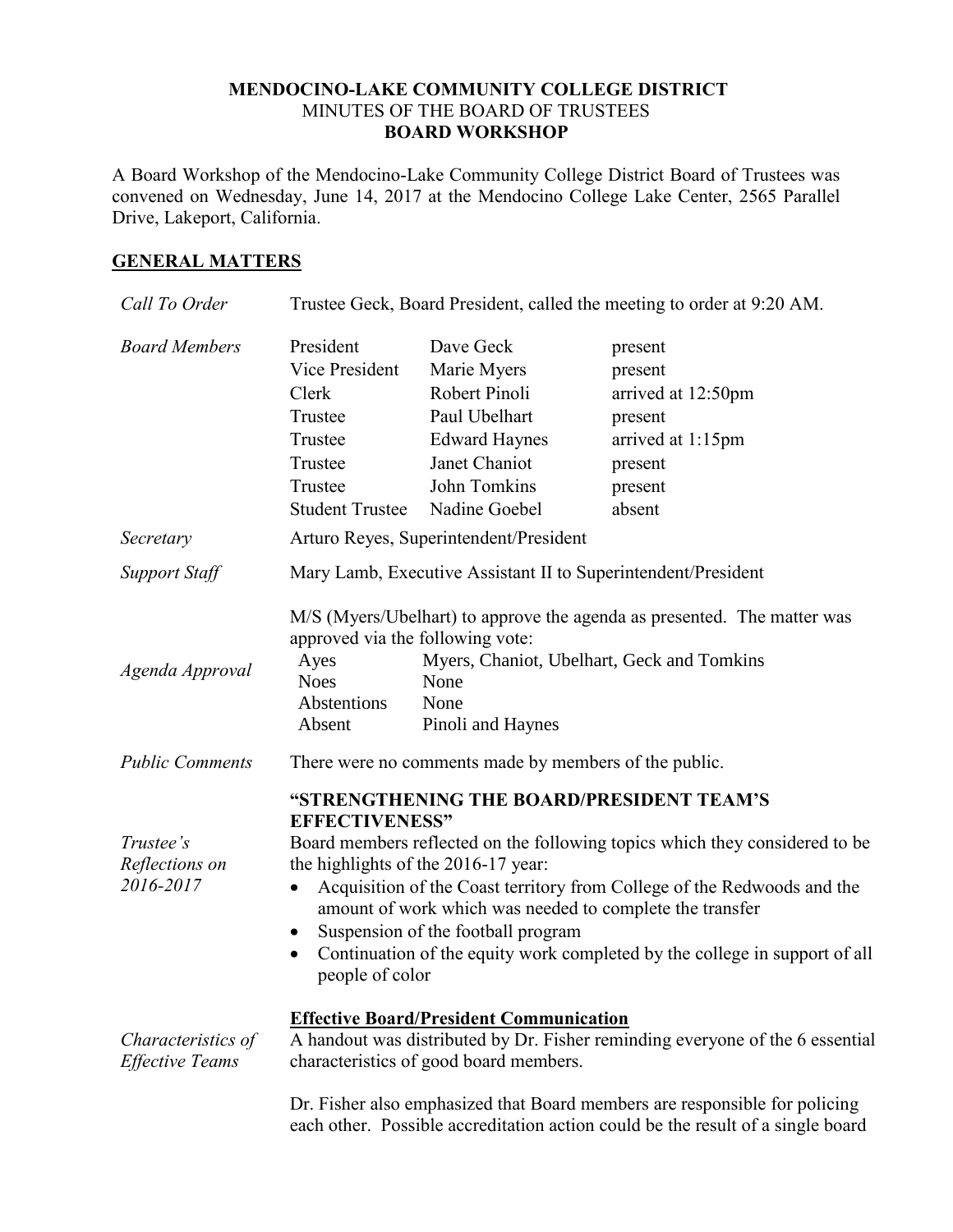|                                         | member's actions independent of the other board members. If such an action<br>were to take place, the accrediting agency would sanction the entire board and<br>not just the member who committed the violation.                                                                                                           |  |  |  |
|-----------------------------------------|----------------------------------------------------------------------------------------------------------------------------------------------------------------------------------------------------------------------------------------------------------------------------------------------------------------------------|--|--|--|
|                                         | Board members then completed a self-evaluation guide covering two areas –<br>their own actions and those of the board as a whole. Discussion ensued<br>regarding their individual assessments.                                                                                                                             |  |  |  |
| Communication<br>Protocols              | <b>Between Board Members</b><br>Dr. Fisher stressed the fact that board members cannot have conversations<br>between multiple members of board on individual issues outside of board<br>meetings, workshops or study sessions. Doing so would be a violation of the<br>Brown Act and is considered to be a serial meeting. |  |  |  |
|                                         | <b>With Staff and Community Members</b><br>Letters or emails received by individual board members should be forwarded to<br>the Board President for sharing with the Superintendent/President and/or other<br>board members.                                                                                               |  |  |  |
|                                         | Anytime board members question how they should respond to a communication<br>they receive, they should always stop and ask themselves, "Have I honored the<br>established process?" and/or "Did I participate in the established process?"                                                                                 |  |  |  |
| <b>Board Operations</b><br>and Meetings | <b>Meeting Effectiveness</b><br>Discussion regarding the length of the meetings ensued. There was a<br>suggestion to move the start time for board meetings. Another suggestion was<br>adding an additional meeting once a quarter. These suggestions will be<br>considered further at a future time.                      |  |  |  |
|                                         | Dr. Fisher pointed out that all board meetings need to be under the control of<br>the board and not anyone from the public. The work of the Board needs to be<br>completed and the board members do have the option of limiting the amount of<br>time spent on a single subject.                                           |  |  |  |
|                                         | <b>Consensus and Honoring Board Decisions</b><br>Due to time constraints, the discussion regarding consensus and board decisions<br>was postponed to take place at a later date.                                                                                                                                           |  |  |  |
|                                         | <b>CLOSED SESSION</b><br>The Board adjourned to Closed Session at 1:45 PM.                                                                                                                                                                                                                                                 |  |  |  |
|                                         | <b>RETURN TO OPEN SESSION</b><br>The Board returned to open session at 4:15 PM with Board President Geck<br>reporting no action taken in closed session.                                                                                                                                                                   |  |  |  |
| Planning for 2017-<br>2018              | Due to time constraints, the planning portion of the retreat was postponed until<br>a later date. Establishment of the 2017-2018 Board Priorities will take place at<br>the next regular Board meeting.                                                                                                                    |  |  |  |